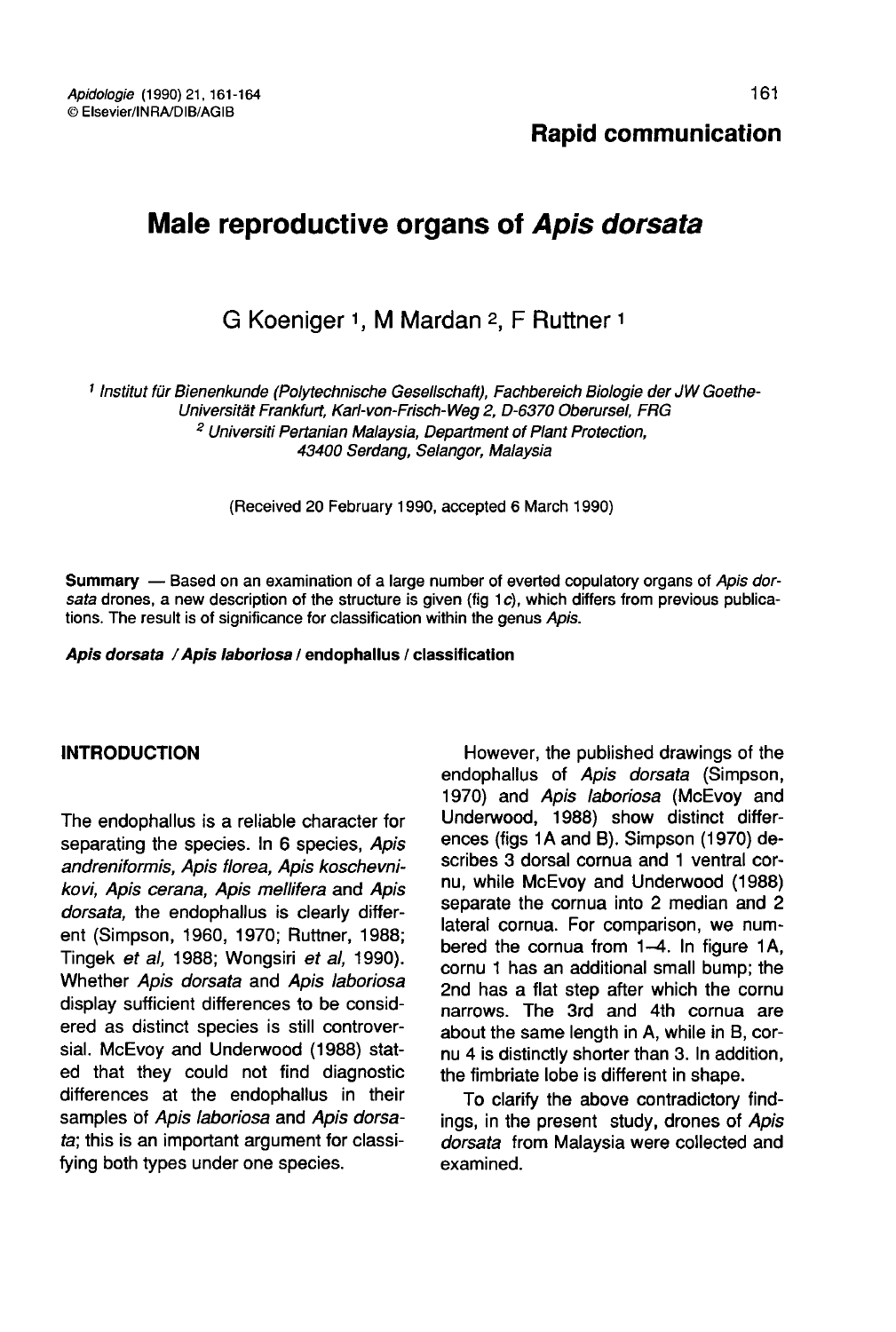### MATERIAL AND METHODS

More than 50 Apis dorsata drones were collected in February 1988 and 25 drones from another colony were collected in July 1989. Both colonies were located at the university campus in Selangor. The eversion of the endophallus was induced by manual compression of thorax and abdomen, as described for sperm collection in Apis mellifera. Different stages of eversion were conserved in 70% ethanol. This reduced the sticky character of the cornual secretion and the cornua swam freely in the alcohol. At the same time, the inner pressure of the endophallus was reduced; thus, the position of the cornua may have differed from that in fresh material.

#### RESULTS

Drawing C depicts different endophalli. We diagnosed incomplete eversion for structures which had an orifice at the end. Then, the uneverted part could often be recognized through the chitinous membrane. In particular, the eversion of the fimbriate lobe was only completed by 1 of our 75 drones.

In our samples, cornu 1 had a distinct hump at its base. Cornu 2 showed either a flat step, as shown in figure 1A, or had (14 samples) an additional horn (cornu 2a), originating at the flat step. Cornua 1 and 2 had a common origin. These dorsal appendages thus formed 3 cornua in all: 1, 2 and 2a.

Cornua 3 and 4 had a common origin. Their length was about the same. The volume appeared different in different samples, presumably because of dehydratation by ethanol.

The fimbriate lobe of 1 sample was larg er than in figure 1A, but the shape seemed similar; the 2 distal lobes being larger than the proximal ones. Only the split between the distal lobes was much longer.



Fig 1. Everted endophalli of Apis dorsata: A: after Simpson (1970); B: after McEvoy and Underwood (1988); C: own results; b: bulbus; cerv: cervix; fim: fimbriate lobe; 1 and 2: dorsal cornua; 3 and 4: ventral cornua.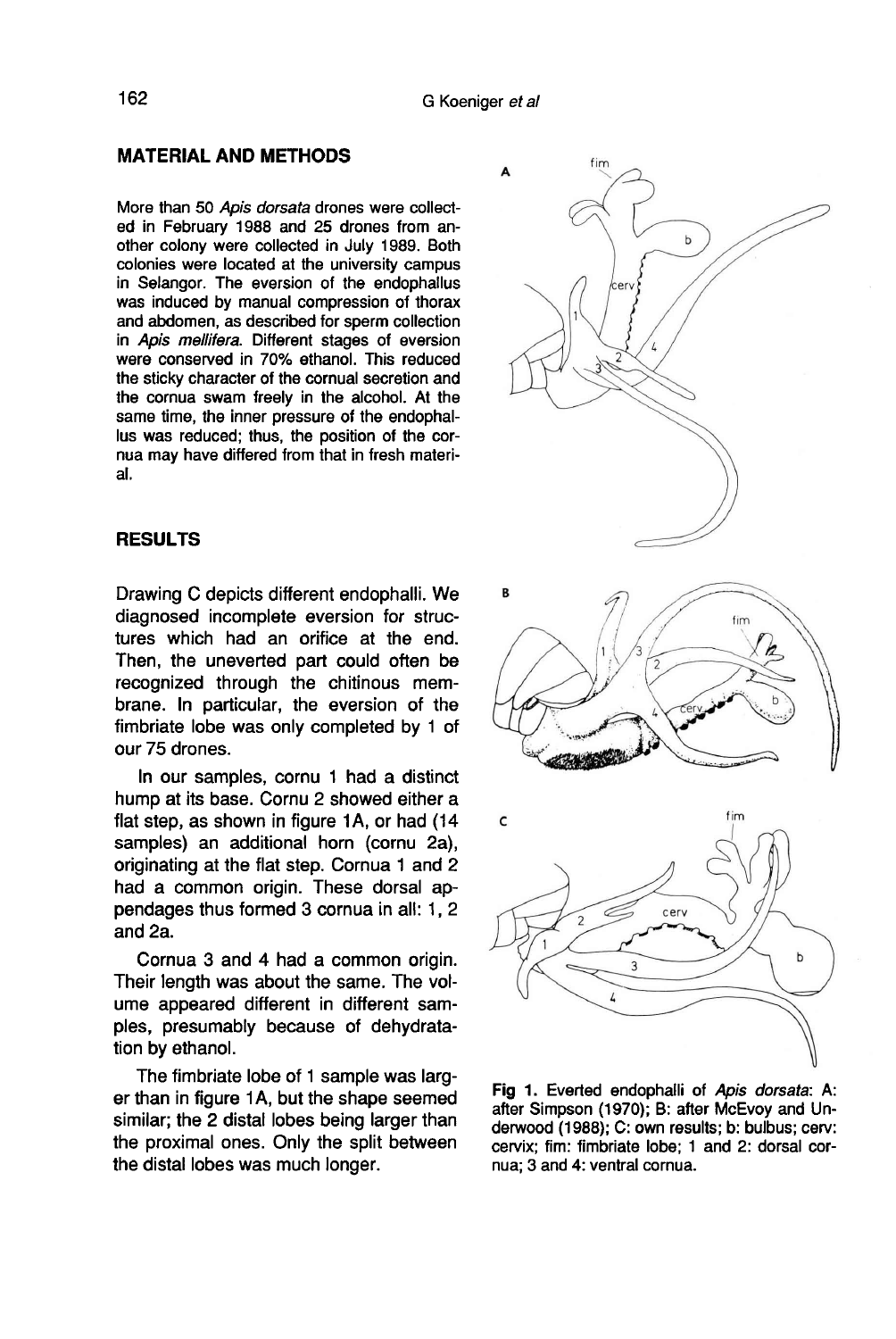The bulb might not have been fully everted because, even at the stage in figure C, there was a large orifice at the end.

#### **DISCUSSION**

The endophalli of Apis dorsata in our samples show similar structures to those in the drawing of Simpson (1970): a) the bump at the base of cornu 1; b) cornu 2 has a flat step, either with an orifice, or with another small everted cornu (2a); c) the length of cornua 3 and 4 are the same; d) the shape of the fimbriate lobe is similar.

The different position of cornu 4 in A and C seems to be induced by the sticky cornual secretion which often influences the position of the cornua. Even after being in 70% ethanol the cornua still stuck together and had to be separated very carefully for study. Thus, we do not interpret cornu 4 in figure 1A as a dorsal horn, but as a ventral appendage which has been artificially bent upwards.

Cornua 1, 2 and 2a have a common origin and can be considered as the dorsal cornua. Cornua 3 and 4 again have the same origin and can be considered as ventral cornua. This corresponds to the medium and lateral cornua of McEvoy and Underwood (1988).

Comparison of figure A, B and C reveals that 3 different illustrations are given for the endophallus of the same species. Fig 1A is based on a single everted specimen; the differences may easily be explained by difficulties in preparation given the long thin sticky cornua. As far as fig 1B is concerned, McEvov and Underwood (1988) state explicitly that they did not find distinct differences between their samples of Apis dorsata and Apis laboriosa. This divergence of their illustration with our own results regarding Apis dorsata is a consideration which requires a thorough re-examination of the everted endophallus of Apis laboriosa.

Résumé — Organes reproducteurs d'Apis dorsata. Les auteurs présentent une nouvelle description basée sur l'examen minutieux d'un grand nombre d'organes copulateurs éversés de mâles d'Apis dorsata. Cette description est différente de celles précédemment publiées et présente un intérêt pour la taxonomie du genre Apis.

# Apis dorsata / Apis laboriosa / endophallus / taxonomie

Zusammenfassung — Männliche Geschlechtsorgane von Apis dorsata. Eine genaue Untersuchung einer großen Anzahl von evertierten Begattungsorganen von Apis dorsata ergab eine neue Beschreibung der Strukturen (Abb 1C) im Vergleich zu früheren Zeichnungen (Abb A und B). Diese Unterschiede sind für die Klassifizierung innerhalb der Gattung Apis von Bedeutung.

# Apis dorsata / Apis laboriosa / Endophallus / Klassifizierung

#### **REFERENCES**

- McEvoy M, Underwood BA (1988) The drone and species status of the Himalayan honey bee, Apis laboriosa (Hymenoptera: Apidae). J Kans Entomol Soc 61, 246-249
- Ruttner F (1988) Biogeography and Taxonomy of Honeybees. Springer Verlag, Berlin
- Simpson H (1960) Male genitalia of Apis species. Nature 185, 56
- Simpson H (1970) The male genitalia of Apis dorsata L (Hym: Apidae). Proc R Entomol Soc Lond A 45, 169-171